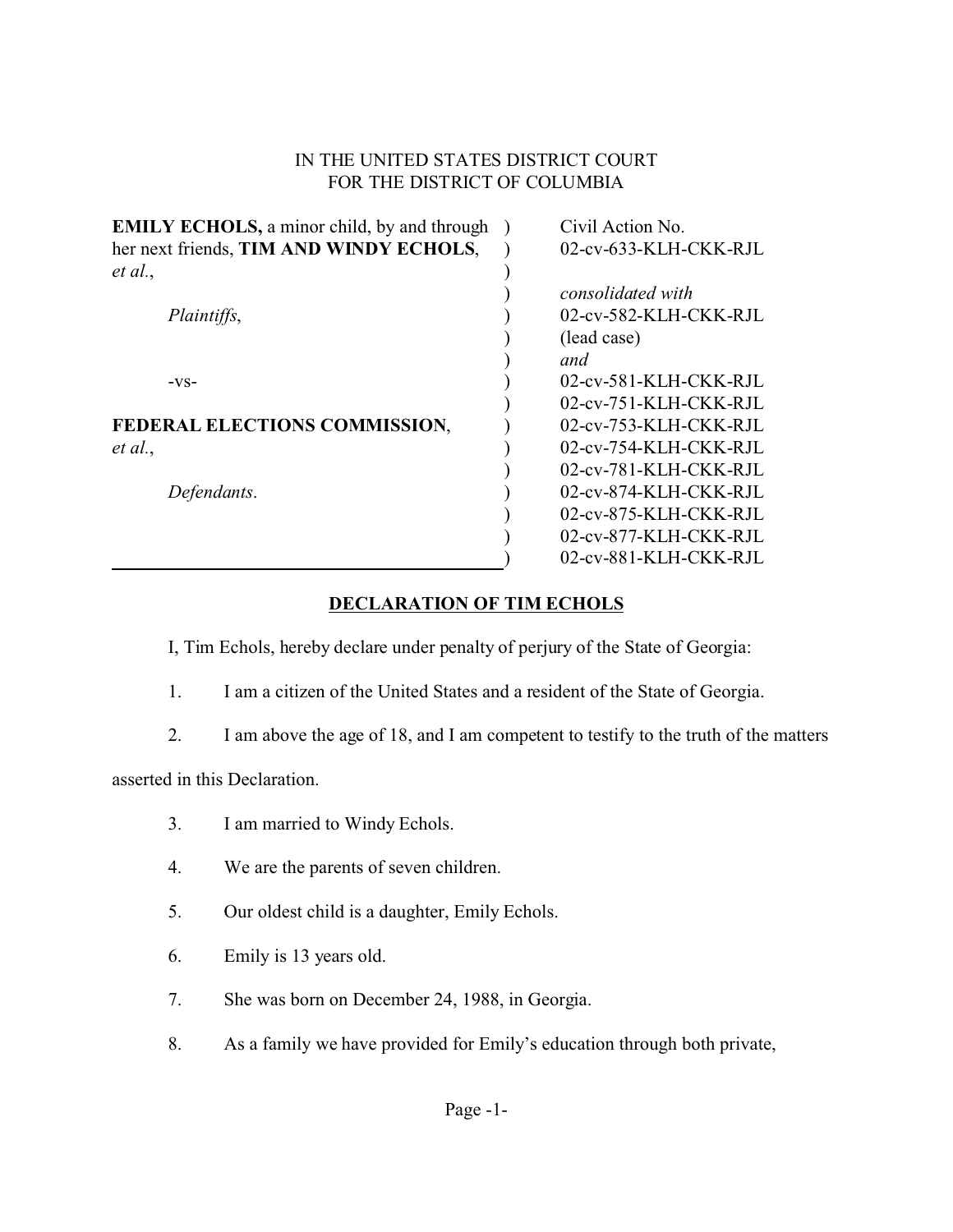Christian schools and through home schooling, rather than by sending her out to a local public school.

9. In addition, we have arranged for her to receive education and training related to citizen participation in the government process by having her attend and participate in Teen Pact.

10. Teen Pact is a a non-profit ministry that I founded in 1993 after working several years with Campus Crusade for Christ.

11. We are members of Grove Level Baptist Church.

12. I have been ordained as a minister of the gospel.

13. As a ministry, Teen Pact has adopted a Statement of Faith, expressing our enduring understanding of the essential truths of our Christian faith. Our statement of faith acknowledges that we believe:

a. The Scriptures, both Old and New Testaments, to be the inspired Word of God, without error in the original writings, the complete revelation of His will for the salvation of men and the Divine and final authority for Christian faith and practice;

b. In one God, Creator of all things, infinitely perfect and eternally existing in three persons—Father, Son, and Holy Spirit;

c. That Jesus Christ is true God and true man, having been conceived of the Holy Spirit and born of a virgin, Mary. He died on the cross as a sacrifice for our sins according to the Scriptures. Furthermore, He arose bodily from the dead, ascended into heaven, and now sits at the right hand of God the Father. He is now our High Priest and Advocate;

d. That the ministry of the Holy Spirit which glorifies Jesus Christ, by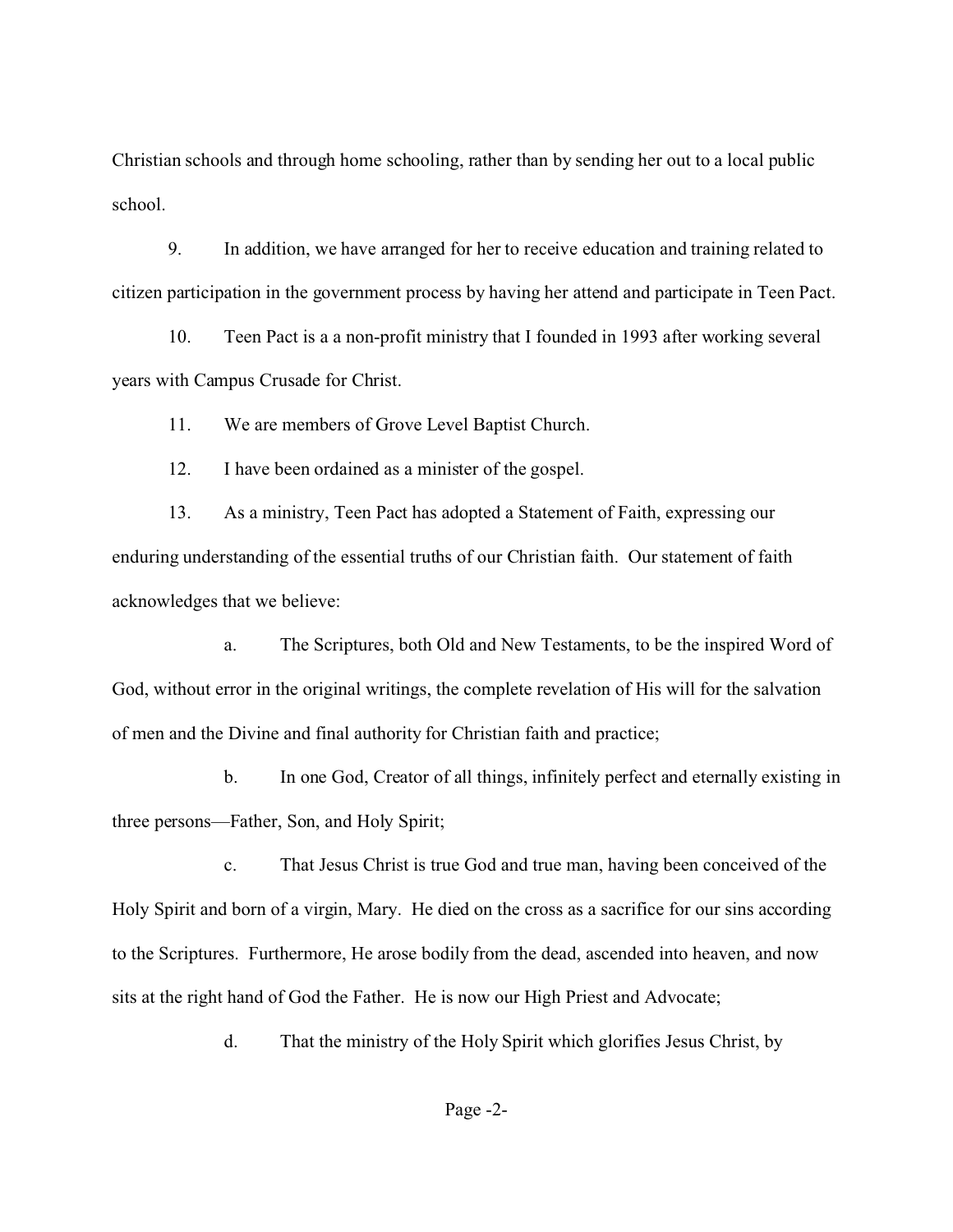convicting of sin, regenerating the believing sinner, indwelling, guiding, instructing and empowering the believer for Godly living and service;

e. That man was created in the image of God but fell into sin and is therefore lost and only through regeneration by the Holy Spirit can salvation and spiritual life be obtained;

f. That the shed blood of Jesus Christ and His resurrection provide the only ground for justification and salvation for all who believe, and only those who receive Jesus Christ are born of the Holy Spirit, and thus become children of God;

g. That water baptism and the Lord's supper are ordinances to be observed by the Church during this present age. They are, however, not to be regarded as means of salvation;

h. That the true Church is composed of all such persons who through saving faith in Jesus Christ have been regenerated by the Holy Spirit and are united together in the body of Christ of which He is the Head;

i. In the personal and second coming of our Lord Jesus Christ; and,

j. In the bodily resurrection of the dead, of the believer to everlasting blessedness and joy with the Lord, of the unbeliever to judgment and everlasting conscious punishment.

14. Teen Pact is a nonprofit organization that provides instruction on the legislative and political process; it accomplishes its educational purposes by hosting young people in their state capitals for a four day period of intensive training and activities:

a. At TeenPact our major objective is to break down the intimidation that many have about involvement in our civil government. Surprisingly to some, public servants are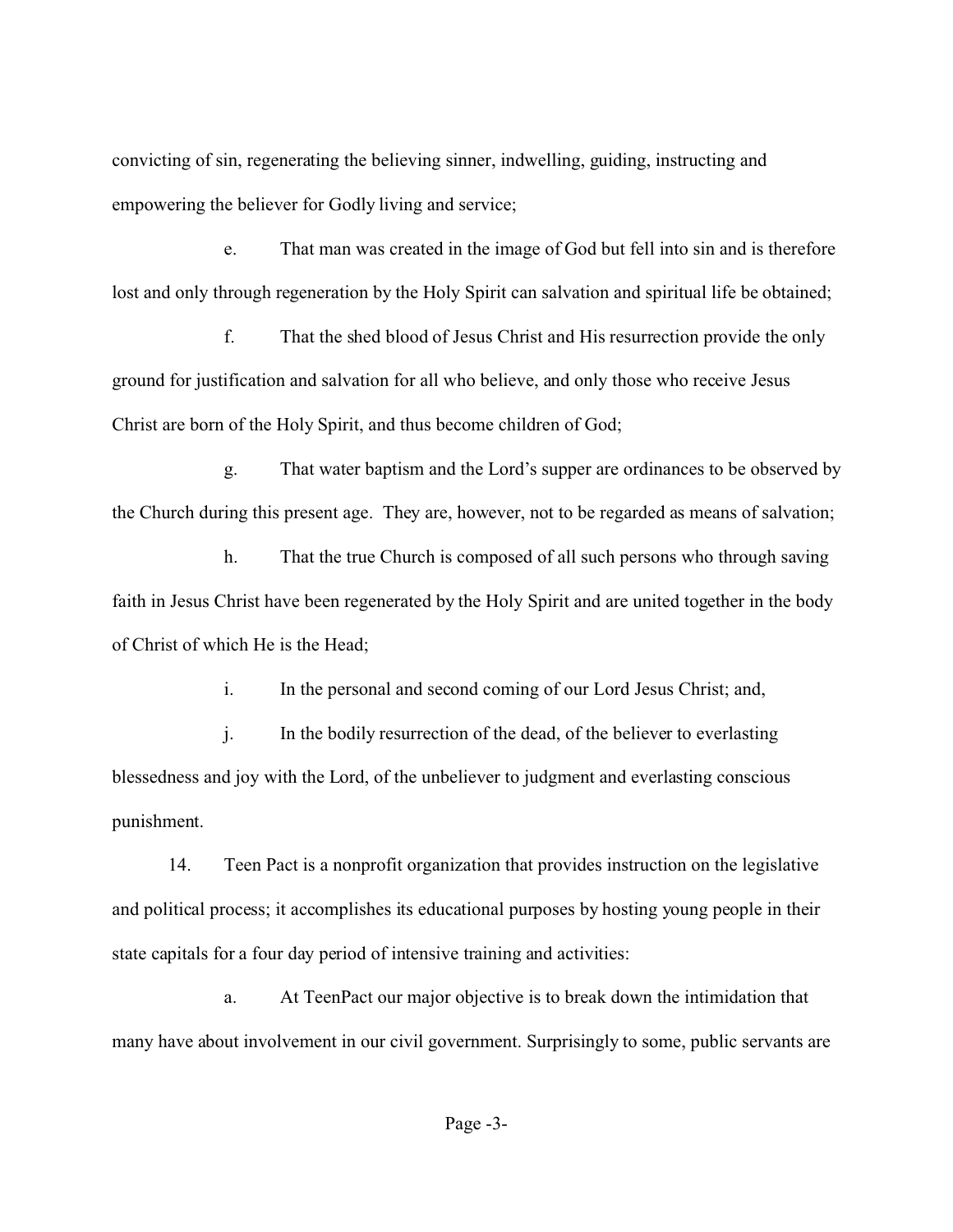available and desirous to meet citizens - regardless of age - who live within their district. We want students to see that the future of our country is dependent upon their involvement.

b. One of the ways that we pursue this objective is by making the unfamiliar and challenging less threatening and manageable. We have found that you cannot go into a Legislature anywhere in the country and not be inundated with paper: bills, amendments, disclosures, rosters, code sections, committee reports. Even for adults, they all seem so confusing at first. By exposing them to these documents and explaining the role they serve in the process of law-making, Teen Pact students leave the Capitol with a better idea of the importance of each document and how they can use them as citizens for the rest of their lives.

c. Another approach we use in Teen Pact is to help our students learn the basics of parliamentary procedure and debate. We explain procedure and debate, and more importantly, we provide our students the fun and educational opportunity to put their learning into practice. Students write their own bills and work to see them passed by the TeenPact Legislature during the week that they spend participating in the program.

d. Of course, working with a legislature requires knowing where it is, and where the offices of legislators are, and where committee and caucus rooms and hearing rooms are. So we also help our students learn their way around the State Capitol. Amazingly, just feeling comfortable with the surroundings and knowing your way around does a lot to help our students feel like this is their Capitol and a place they want to come back to.

e. Bearing in mind that we are a ministry, the week our students spend in their State capitols deliberately includes regular devotional times and Bible study. Students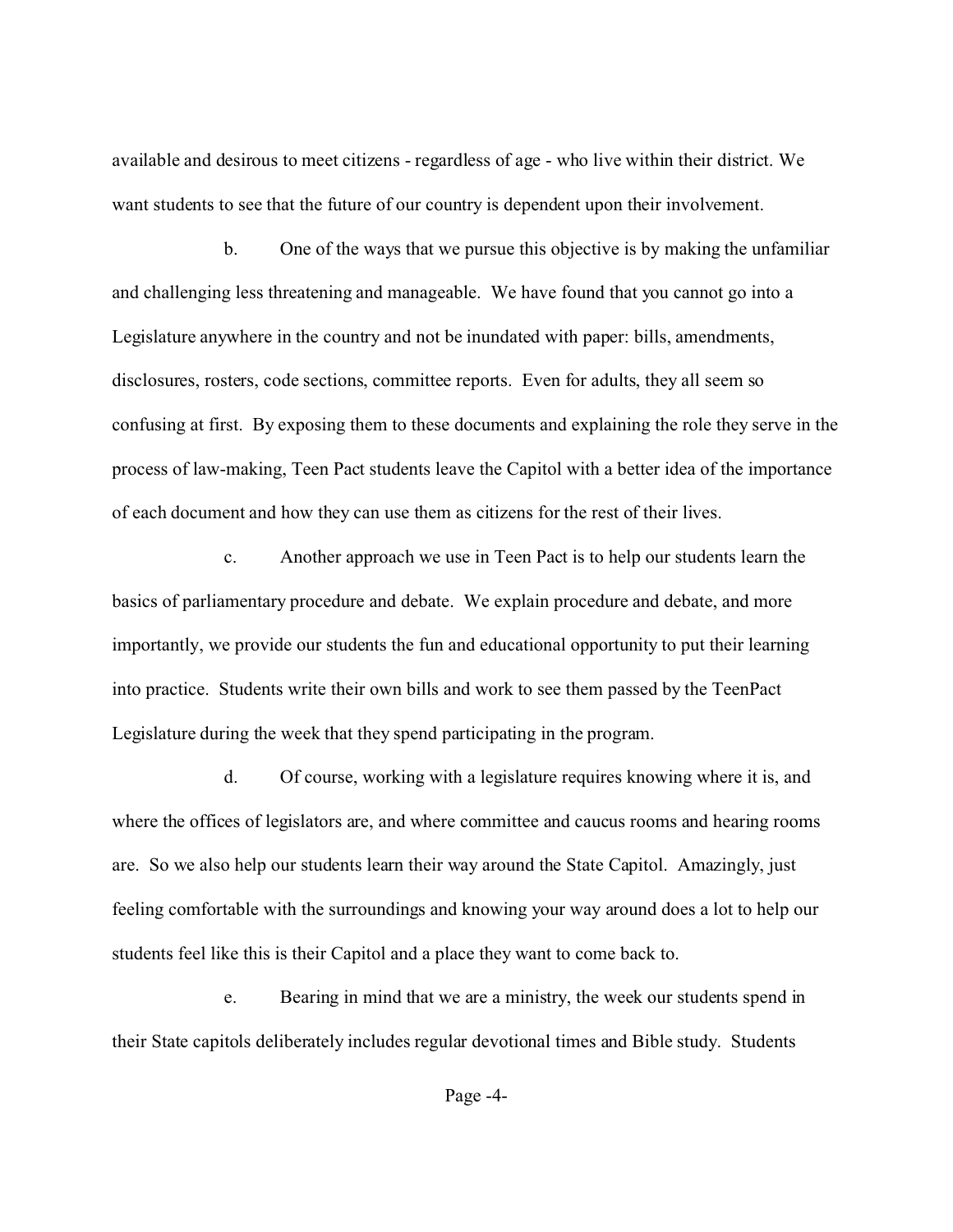begin each morning with music as they sing hymns and familiar choruses. TeenPact Student Staff lead their peers through a devotional on great political leaders found throughout to Bible.

f. During the State Capitol session, our TeenPact students have the opportunity to hear presentations by important and influential people in their state, and also to interact with them personally. Many of these political leaders enjoy spending time with our students and often share candid insights that inspire students to aspire for positions of leadership. One of the goals of our ministry is that every student will meet and encourage their legislators.

15. As a result of her participation in Teen Pact's activities, Emily understands parliamentary procedure and the election process.

16. In addition to Teen Pact, our home schooling program has provided Emily with information about the government and its operation.

17. As a family, we consider citizen involvement in government, legislative processes and politics to be an important duty.

18. As a family we have assisted with campaign activities of candidates whose positions on important issues is consistent with our understanding of sound, Biblically based morality and governance.

19. Emily is very interested in politics, to the extent of volunteering to support campaigns of candidates.

20. I am aware that legal limits on the amount of money that I can give to a candidate for federal office have been enacted by Congress.

21. I am also aware that federal law prohibits me from giving money to a candidate

Page -5-